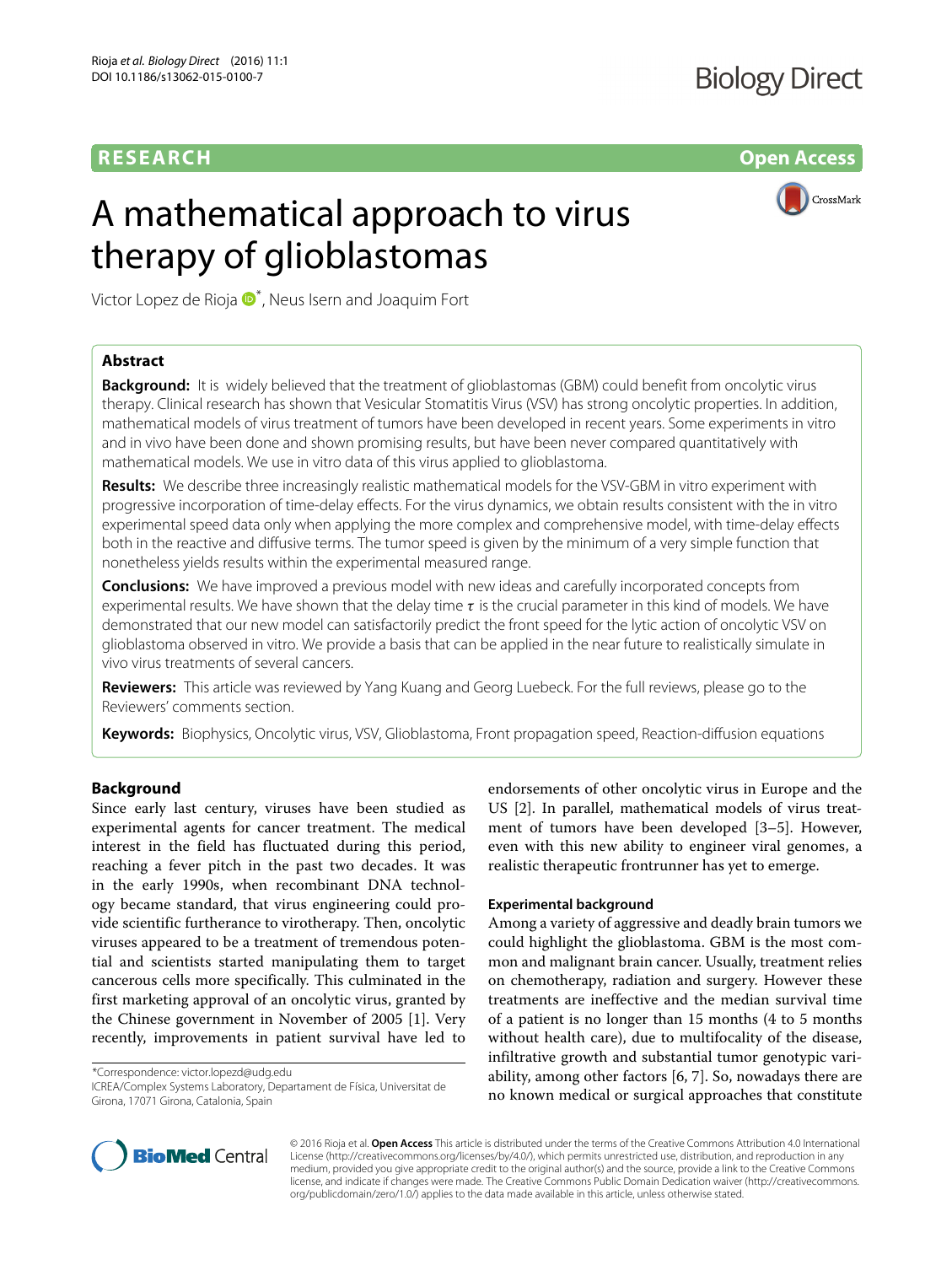an effective treatment of GBM, and for this reason it is widely considered that the treatment of GBM is likely to benefit from oncolytic virus therapy.

Oncolytic viruses—including retroviruses, herpesviruses and adenoviruses—are an emerging therapy tool for cancers that currently lack effective treatment [\[8\]](#page-10-6). The efficiency of different viruses against various tumor cell lines have been studied with in vitro and in vivo experiments [\[9,](#page-11-0) [10\]](#page-11-1). Of these, vesicular stomatitis virus (VSV) has been shown in laboratory studies to have excellent capabilities to become one of the most valuable candidates for virotherapy, due to its very fast lytic cycle and its rapid oncolytic action. In addition, VSV is an enveloped, negative-strand RNA rhabdovirus that can infect a wide variety of species including mice and humans, though it is usually asymptomatic for human beings [\[11\]](#page-11-2). Therefore, the anticancer activity of mouse models can be transferable to human trials [\[12\]](#page-11-3). This fact makes VSV a strong oncolytic candidate and it has been used in preclinical studies of numerous cancer types, like glioblastomas.

Hence, we focus our attention on the development of a mathematical model of the VSV-GBM virus-tumor system. In the absence of in vivo data, all of the parameter values that we will introduce in the model are extracted from in vitro VSV-GBM experiments. Our main objective is to develop a simple model that can reproduce the VSV-GBM dynamics and explain satisfactorily the experimental in vitro propagation speeds.

#### <span id="page-1-6"></span>**Previous mathematical approaches**

The most basic mathematical model of the competition between populations was constructed by Alfred J. Lotka and Vito Volterra in 1925 and 1926 independently [\[13\]](#page-11-4). For years their model was improved and adapted to different parasite-host systems, including virus infections [\[14](#page-11-5)[–17\]](#page-11-6). Nevertheless, we are interested in a specific model which studies the dynamics of an oncolytic virus through a tumor cell population.

In Ref. [\[5\]](#page-10-3), Wodarz et al. noted that the few previous reaction-diffusion models of oncolytic virus spread [\[18,](#page-11-7) [19\]](#page-11-8) include, in addition to basic spatial dynamics, one or more additional assumptions that introduce further complexity. In contrast, they opt for a very simple approach to the infection process with spatial dynamics. The process of adsorption of a virus *V* by a susceptible tumoral cell *T* (with rate  $k_1$ ), and replication of *Y* viruses that leave each infected cell  $I$  (with rate  $k_2$ ), is essentially described by the reactions

<span id="page-1-4"></span>
$$
V + T \xrightarrow{k_1} I \xrightarrow{k_2} Y \cdot V. \tag{1}
$$

Wodarz et al. study the behavior of an in vitro adenovirus in human embryonic kidney epithelial cells, experimentally and computationally, developing a simple model with two equations (see Eqs. [\(5\)](#page-1-0) and [\(6\)](#page-1-1) below), one for susceptible tumoral cells and one for infected cells. They make use of partial differential equations (PDEs) to model the virus-tumor system, because PDEs provide efficient information on the spatial and reactive mechanisms affecting the wave propagating fronts and PDEs can be used to compute their speeds.

The model by Wodarz et al. [\[5\]](#page-10-3) is a two-equation system that was derived from a three-equation model due to Nowak and May [\[20\]](#page-11-9). Including diffusion and logistic growth, the Nowak-May model is

<span id="page-1-2"></span>
$$
\frac{\partial [V] (r,t)}{\partial t} = D_V \frac{\partial^2 [V] (r,t)}{\partial r^2} + k_2 Y[I] (r,t) - k_3 [V] (r,t), \qquad (2)
$$

<span id="page-1-3"></span>
$$
\frac{\partial [T] (r,t)}{\partial t} = D_T \frac{\partial^2 [T] (r,t)}{\partial r^2} + a[T] (r,t) \left\{ 1 - \frac{[I] (r,t) + [T] (r,t)}{k} \right\} - k_1 [V] (r,t) [T] (r,t), \tag{3}
$$

<span id="page-1-5"></span>
$$
\frac{\partial [I](r,t)}{\partial t} = D_I \frac{\partial^2 [I](r,t)}{\partial r^2} - k_2 [I](r,t) + k_1 [V](r,t) [T](r,t),
$$
\n(4)

where  $[T]$ ,  $[I]$  and  $[V]$  are the concentrations of susceptible tumoral cells, infected tumoral cells and viruses, respectively;  $D_T$ ,  $D_I$  and  $D_V$  are their diffusion coefficients, *a* the tumor growth rate, *k* its carrying capacity,  $k_3$ the decay rate of free viruses, *t* the time and *r* the radial coordinate (assuming radial symmetry, as explained in detail below). Some authors [\[20\]](#page-11-9) have argued that, in some situations, it may be assumed that  $\frac{\partial [V]}{\partial t} = 0$  and therefore, in homogeneous systems  $\left(\frac{\partial^2 [V]}{\partial r^2}\right)=0\Big)$ , Eq. [\(2\)](#page-1-2) implies that  $[V](r, t) = \frac{k_2 Y}{k_3} [I](r, t)$ . However, this assumption (free virus in steady-state) could only be applied if the decay rate of virus  $k_3$  is much larger than the decay rate of the infected cell population  $k_2$  [\[20\]](#page-11-9). From these arguments, they obtain the two-equation system used by Wodarz et al. [\[5\]](#page-10-3), namely

<span id="page-1-1"></span><span id="page-1-0"></span>
$$
\frac{\partial [T] (r,t)}{\partial t} = D_T \frac{\partial^2 [T] (r,t)}{\partial r^2} + a[T] (r,t) \left\{ 1 - \frac{[I] (r,t) + [T] (r,t)}{k} \right\} - b[I] (r,t) [T] (r,t),
$$

(5)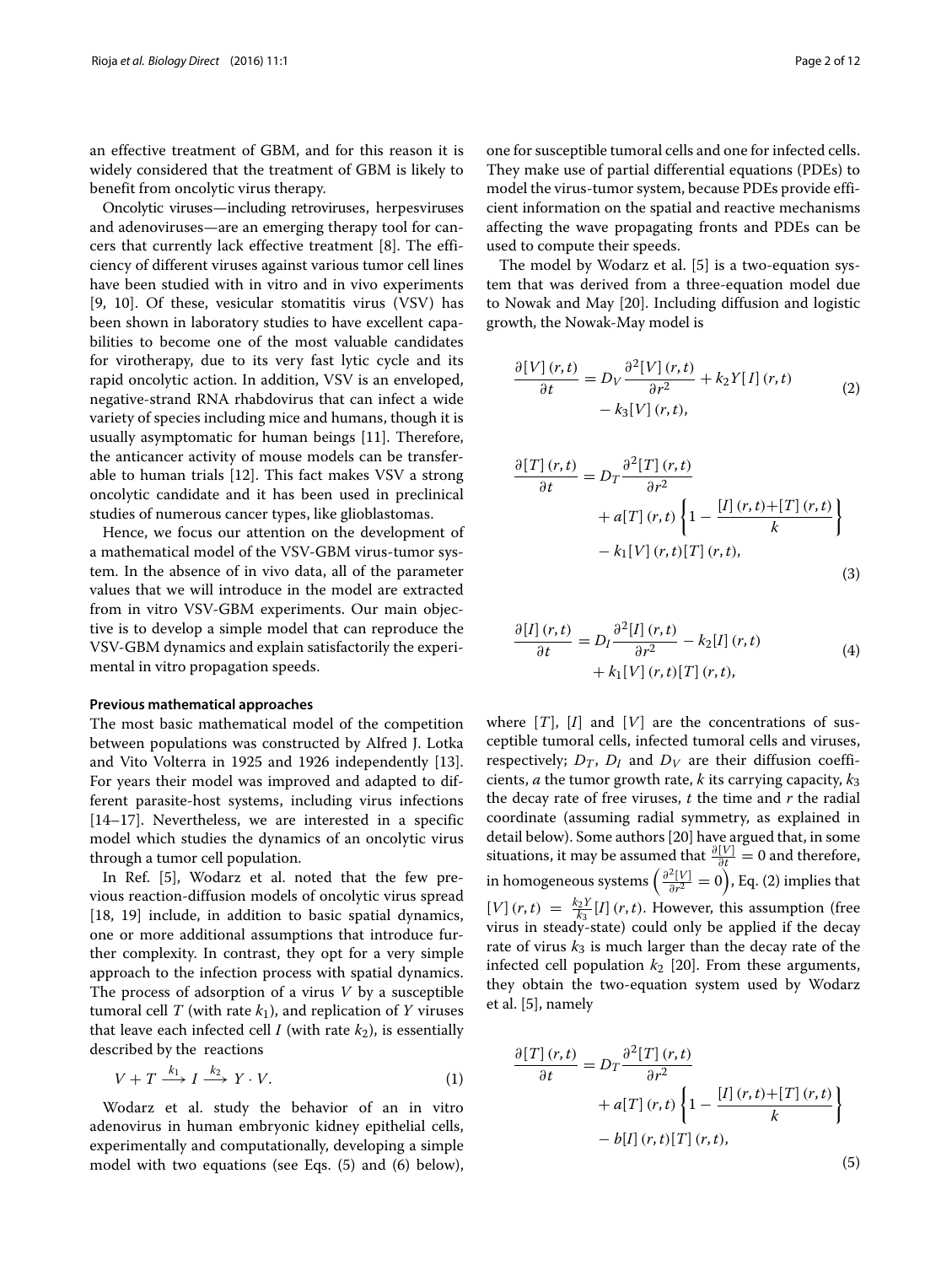$$
\frac{\partial [I](r,t)}{\partial t} = D_I \frac{\partial^2 [I](r,t)}{\partial r^2} - k_2 [I](r,t) + b[I](r,t)[T](r,t),
$$
\n(6)

where  $b = \frac{k_1 k_2 Y}{k_3}$ .

However, we find two drawbacks in the model [\(5\)](#page-1-0)–[\(6\)](#page-1-1) to explain our VSV-GBM system. First, Wodarz assumes  $\frac{\partial [V]}{\partial t}$  = 0, and thus [*V*]  $\propto$  [*I*]. As said before, this may be valid when  $k_3 \gg k_2$  and in some non-spatial models [\[20\]](#page-11-9) but this is in general not valid for the spatial propagation of virus infections. In such cases, at points located far away from the initially infected area, before the arrival of the infection front we have  $[V] = 0$ , when the infection arrives  $[V] \neq 0$ , and after all viruses (and infected cells) have decayed, we have again  $[V] = 0$ . Therefore, when dealing with spatial infection fronts we have  $\frac{\partial [V]}{\partial t} = 0$  only at early and late times, but  $\frac{\partial [V]}{\partial t} > 0$  when the first viruses arrive and  $\frac{\partial [V]}{\partial t} < 0$  after the passage of the infected front. Moreover, our experimental data (see ["Parameter values"](#page-5-0) section) suggest that in our system  $k_3$  is very close to  $k_2$  and therefore, the assumption  $k_3 \gg k_2$  is not satisfied here either. Therefore, in contrast to Ref. [\[5\]](#page-10-3), we cannot assume  $\frac{\partial [V]}{\partial t} = 0$ , thus we deal with three differential equations (for viruses, susceptible tumoral cells, and infected tumoral cells).

Our second objection to the model  $(3)$ – $(2)$  [and its simplification  $(5)$ – $(6)$ ] is that, according to the first reaction in Eq. [\(1\)](#page-1-4), virus adsorption causes not only the same decrease in susceptible tumor cells [last term in Eq. [\(3\)](#page-1-3)] as the increase in infected cells [last term in Eq. [\(4\)](#page-1-5)], but also the same decrease in viruses. Thus a term  $-k_1[V](r,t)[T](r,t)$  is missing in the right side of Eq. [\(2\)](#page-1-2), in agreement with many previous works on virus infections [\[15–](#page-11-10)[17,](#page-11-6) [21\]](#page-11-11).

In the next section we develop a model which takes both points into account, as well as other important effects (namely, time-delay effects).

# <span id="page-2-3"></span>**Methods**

#### **Mathematical models**

Here we want to develop a simple, but complete model to understand the dynamics of a virus-tumor system. The theoretical model should be able to explain an in vitro experiment where a virus injected into the center of a tumor spreads through the tumor cell population in a basically two-dimensional geometry. Therefore, we can think of the virus-tumor system as formed by two fronts of propagation, which could be represented as two concentric circles if we assume radial symmetry. The diagram in Fig. [1](#page-2-0) illustrates this idea. The outer circle represents the tumor cells, which spread to the outside through a nonspecific medium. The inner circle represents the viruses



<span id="page-2-0"></span>spreading within the tumor. Viruses diffuse through the medium before infecting tumor cells. When infected cells die, a new generation of viruses is created and the process begins anew.

The main idea and experimental laboratory data come from Ref. [\[9\]](#page-11-0), where Wollmann et al. compare nine types of viruses with strong oncolytic potential and conclude that four of them, VSV included, would be worthy of more rigorous studies. Because in subsequent papers [\[11,](#page-11-2) [22\]](#page-11-12) they worked with VSV and its recombinant variants or strains, we decided to focus solely on VSV and use these data as experimental basis.

Below we present three increasingly complete (and complicated) models.

#### *Model 1*

As a first approach, we adapt the model by Wodarz et al. [\[5\]](#page-10-3) to the conditions in our VSV-GBM systems, i.e., we do not assume  $\frac{dV}{dt} = 0$ , and therefore [V] is not proportional to [*I*] and we need to include the virus dynamics explicitly in the model.

Now the evolution of the virus-tumor system is described by

<span id="page-2-2"></span><span id="page-2-1"></span>
$$
\frac{\partial [V](r,t)}{\partial t} = D_{VSV} \frac{\partial^2 [V](r,t)}{\partial r^2} + F(r,t),\tag{7}
$$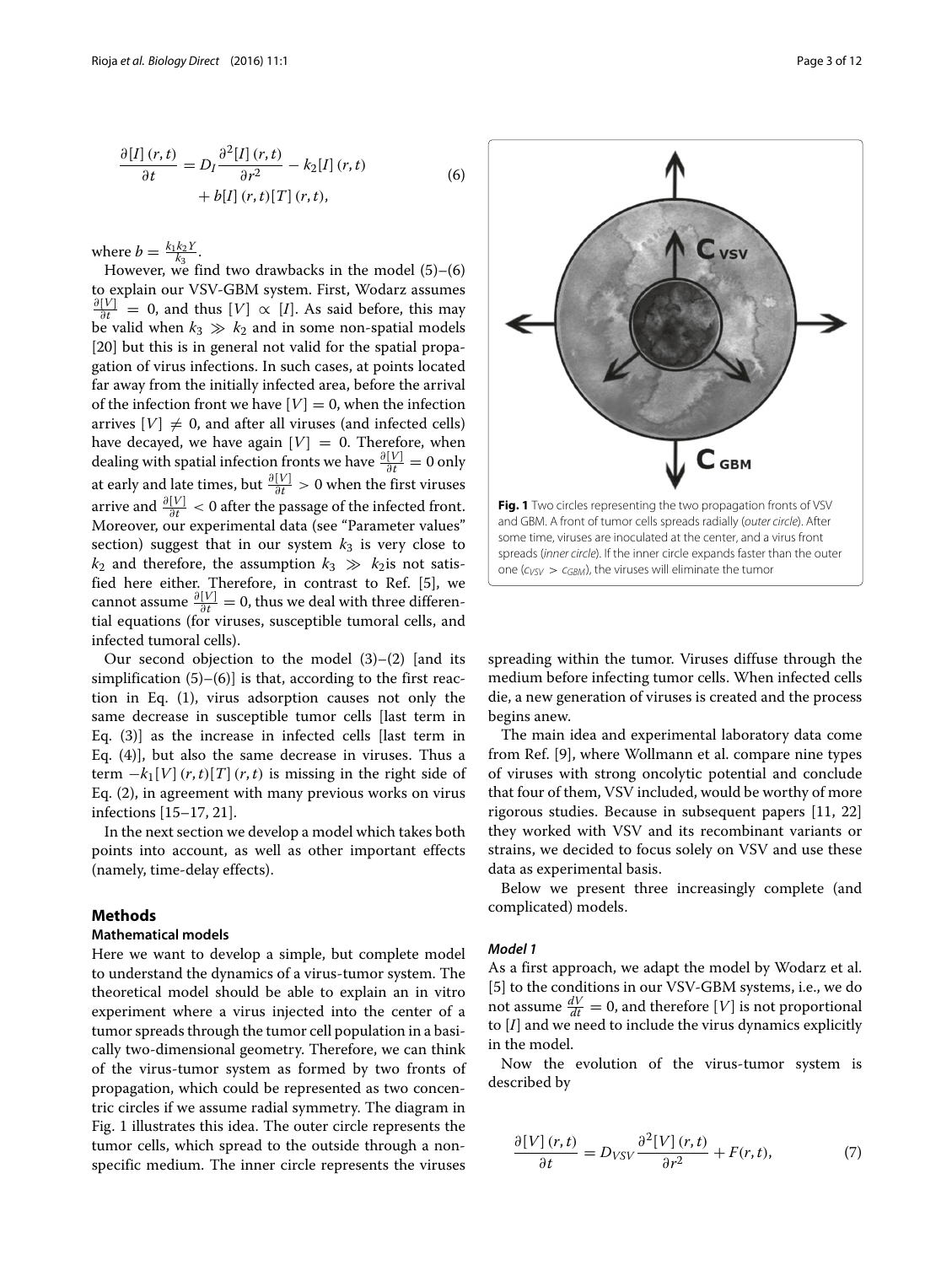$$
\frac{\partial [T] (r,t)}{\partial t} = D_{GBM} \frac{\partial^2 [T] (r,t)}{\partial r^2} + a[T] (r,t) \left\{ 1 - \frac{[I] (r,t) + [T] (r,t)}{k} \right\} - k_1 [V] (r,t) [T] (r,t),
$$
\n(8)

<span id="page-3-0"></span>
$$
\frac{\partial [I](r,t)}{\partial t} = k_1[V](r,t)[T](r,t) - k_2[I](r,t).
$$
 (9)

The first equation describes the evolution of the virus population over time. The viruses can spread ruled by the diffusion coefficient *DVSV* and the Laplacian (or second space derivative). The function  $F(r, t)$  in Eq. [\(7\)](#page-2-1) incorporates all processes of infection, replication and death and is defined by

<span id="page-3-1"></span>
$$
F(r,t) = -k_1[V](r,t)[T](r,t) + k_2 Y[I](r,t) - k_3[V](r,t).
$$
 (10)

Note that the first term was not included in the models by Nowak-May and Wodarz [Eq. [\(2\)](#page-1-2)] (see our second objection in ["Previous mathematical approaches"](#page-1-6) section).

Equation [\(8\)](#page-2-2) describes the change in the number of tumor cells over time. Similarly to viruses, glioblastoma cells can also move, characterized by their own diffusion coefficient *DGBM*.

Finally, Eq. [\(9\)](#page-3-0) represents the evolution of infected tumoral cells. We assume that these cells do not move, in agreement Fig. 3D of Ref. [\[9\]](#page-11-0), where the experiment shows how the infected cells (U-87 MG glioblastoma cells) initially introduced do not move through the host layer throughout the observation period.

#### *Model 2*

As we shall see in ["Results and discussion"](#page-6-0) section, model 1 needs further improvements. In model 2 we take into account that infected tumoral cells do not die instantaneously, instead there is a time delay before the cell dies and releases the new progeny of viruses. We will denote this delay or eclipse time as  $\tau$  and include it into the terms related to the death of infected cells. Thus infected cells will not die proportionally to the density of infected cells at the present time,  $k_2$  [*I*] (*r*, *t*), but proportionally to the density of infected cells at a previous instant  $t - \tau$ ,  $k_2$  [*I*] ( $r$ ,  $t - \tau$ ), to properly include this time delay effect on the decay process. It has been shown that the term  $-k_2$  [*I*] (*r*,  $t - \tau$ ) agrees well with experimental data in a different context (infections of non-tumor cells) [\[23\]](#page-11-13). Other reaction-diffusion models do also apply  $t - \tau$ , although in an alternative way [\[24,](#page-11-14) [25\]](#page-11-15). The differences between their approach and ours is analyzed in Ref. [\[23\]](#page-11-13).

Therefore, when introducing the delay in the death of infected cells, Eqs. [\(9\)](#page-3-0) and [\(10\)](#page-3-1) are modified directly and Eq. [\(7\)](#page-2-1) changes because the function  $F(r, t)$ , Eq. [\(14\)](#page-3-2), is also modified. We do not modify the growth term in Eq. [\(8\)](#page-2-2) because the reproduction of tumoral cells depends on the total number of tumor cells (infected and susceptible) at that precise instant *t*. So, we consider the model

<span id="page-3-6"></span><span id="page-3-4"></span>
$$
\frac{\partial [V](r,t)}{\partial t} = D_{VSV} \frac{\partial^2 [V](r,t)}{\partial r^2} + F(r,t),\tag{11}
$$

$$
\frac{\partial [T] (r,t)}{\partial t} = D_{GBM} \frac{\partial^2 [T] (r,t)}{\partial r^2} + a[T] (r,t) \left\{ 1 - \frac{[I] (r,t) + [T] (r,t)}{k} \right\}
$$

$$
- k_1 [V] (r,t) [T] (r,t), \qquad (12)
$$

<span id="page-3-7"></span>
$$
\frac{\partial [I](r,t)}{\partial t} = k_1[V](r,t)[T](r,t) - k_2[I](r,t-\tau), \tag{13}
$$

where now

<span id="page-3-2"></span>
$$
F(r,t) = -k_1[V](r,t)[T](r,t) + k_2 Y[I](r,t-\tau) - k_3[V](r,t).
$$
 (14)

This second model is, actually, an approximation of our next model (see [Model 3](#page-3-3) below).

# <span id="page-3-3"></span>*Model 3*

Model 2 takes into account a delay time in the reactive process  $I \rightarrow Y \cdot V$ , but here we shall see that the delay time also has a very important diffusive effect. The diffusion dynamics of the virus concentration in Eq. [\(11\)](#page-3-4) is Fickian, which means that it does not take into account the effect of the time delay  $\tau$ . In year 2002 it was shown [\[26\]](#page-11-16) that it is very important to take into account that  $\tau$  is the time interval during which a virus does not move in space (because it is inside an infected cell), thus the delay time should affect the model by slowing down the spread of viruses. Therefore it is necessary to incorporate also this effect to reach a realistic model. For this reason, Eq. [\(11\)](#page-3-4) must be replaced by an equation with second-order terms to include this diffusive time-delay effect [\[17,](#page-11-6) [26,](#page-11-16) [27\]](#page-11-17).

Thus, finally we describe the spatial-time dynamics of the whole system with the following equations:

<span id="page-3-8"></span><span id="page-3-5"></span>
$$
\frac{\partial [V](r,t)}{\partial t} + \frac{\tau}{2} \frac{\partial^2 [V](r,t)}{\partial t^2} = D_{VSV} \frac{\partial^2 [V](r,t)}{\partial r^2} + F(r,t) + \frac{\tau}{2} \frac{\partial F(r,t)}{\partial t}\Big|_g,
$$
\n(15)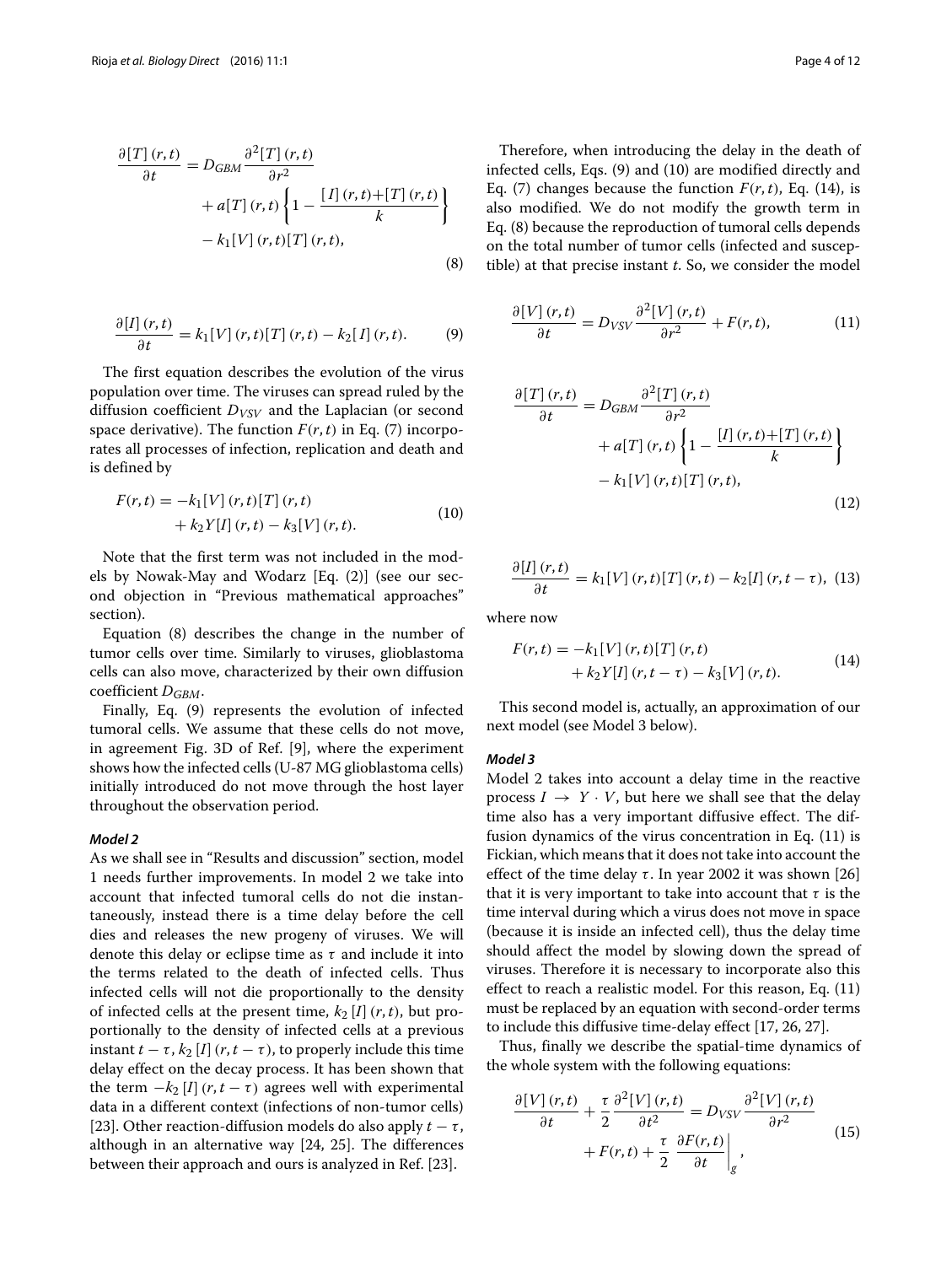$$
\frac{\partial [T](r,t)}{\partial t} = D_{GBM} \frac{\partial^2 [T](r,t)}{\partial r^2} + a[T](r,t) \left\{ 1 - \frac{[I](r,t) + [T](r,t)}{k} \right\} - k_1[V](r,t)[T](r,t),\tag{16}
$$

<span id="page-4-0"></span>
$$
\frac{\partial [I](r,t)}{\partial t} = k_1[V](r,t)[T](r,t) - k_2[I](r,t-\tau), \tag{17}
$$

where the terms proportional to  $\tau$  in Eq. [\(15\)](#page-3-5) are the new, second-order terms. A self-contained derivation of Eq. [\(15\)](#page-3-5) can be found in Ref. [\[23\]](#page-11-13), Appendix A.

In Eq.  $(15) F(r, t)$  $(15) F(r, t)$  is again given by Eq.  $(14)$ , and Eqs.  $(12)$ and [\(13\)](#page-3-7) from model 2 remain unchanged (Eqs. [\(16\)](#page-3-8) and [\(17\)](#page-4-0), respectively).

Note that  $F(r, t)$  can be understood as the variation of [*V*] over time due to all reactive processes, but not to diffusive processes, i.e.  $F(r, t) = \frac{\partial [V](r, t)}{\partial t} \Big|_{g}$ . This allows the proper calculation of the first time derivative as [\[17,](#page-11-6) [27\]](#page-11-17)

$$
\frac{\partial F(r,t)}{\partial t}\Big|_{g} = -k_{1}F(r,t)[T](r,t) - k_{1}[V](r,t)\frac{\partial [T](r,t)}{\partial t}
$$

$$
+ k_{2}Y\frac{\partial [I](r,t-\tau)}{\partial t} - k_{3}F(r,t). \tag{18}
$$

For systems in which the infected cells diffuse appreciably (not our case, see the last paragraph in the model 1 section), an age-structure model with this additional diffusive-delay effect has been proposed by Gourley and Kuang in Ref. [\[24\]](#page-11-14), p. 558.

In the equation describing the virus dynamics, Eq. [\(15\)](#page-3-5), we include corrections only up to second order [\[17,](#page-11-6) [27\]](#page-11-17). It has been shown in previous work [\[26\]](#page-11-16) that the divergence between second-order approximation and full timedelayed equations is small, and thus we can exclude terms of higher orders.

#### **Front speeds**

#### *Virus front*

Using models 1–3 above, we look for realistic travellingwave speeds for both the propagation front of viruses (inner front, Fig. [1\)](#page-2-0) and the propagation front of tumor cells (outer front, Fig. [1\)](#page-2-0). Finding the propagation speeds will allow us to compare to the in vitro experiments in order to validate our approach.

In all models 1–3, we can transform the problem into a single-variable system by using the co-moving coordinate  $z = r - ct$ . Like in previous works [\[15,](#page-11-10) [26\]](#page-11-16), we assume the concentration of the three populations at the leading edge of the moving front  $(z \rightarrow \infty)$  can be written as  $[T] = k - \epsilon_T \cdot \exp(-\lambda z), [I] = \epsilon_I \cdot \exp(-\lambda z)$  and  $[V] =$   $\epsilon_V$ ·exp ( $-\lambda z$ ), thus we assume that tumoral cells are nearly at maximum concentration at large distances from the inoculation point of the viruses, while viruses and infected cells are barely present. We make use of this transformation because beyond the edge of the front of infected cells and viruses, there is only a continuous medium of tumor cells. For non-trivial solutions to exist, the determinant of the matrix corresponding to the linearized model must be zero. The characteristic equations for models 1, 2 and 3 are, respectively,

<span id="page-4-1"></span>
$$
(\lambda c + k_2) (\lambda c - D_{VSV} \lambda^2 + kk_1 + k_3)
$$
  
-kk<sub>1</sub>k<sub>2</sub>Y = 0, (19)

<span id="page-4-2"></span>
$$
(\lambda c + k_2 e^{-\lambda c \tau}) (\lambda c - D_{VSV} \lambda^2 + k k_1 + k_3)
$$
  
-  $k k_1 k_2 Y e^{-\lambda c \tau} = 0,$  (20)

<span id="page-4-5"></span><span id="page-4-3"></span>
$$
(\lambda c + k_2 e^{-\lambda c \tau}) \left[ \lambda c - D_{VSV} \lambda^2 + k k_1 + k_3 + \frac{\tau}{2} \left( \lambda^2 c^2 - k^2 k_1^2 - 2k k_1 k_3 - k_3^2 \right) \right] - k k_1 k_2 Y e^{-\lambda c \tau} \left[ 1 + \frac{\tau}{2} \left( \lambda c - k k_1 - k_3 \right) \right] = 0.
$$
\n(21)

According to marginal stability analysis [\[28\]](#page-11-18), the propagation front moves with the minimum possible speed. Therefore,

<span id="page-4-4"></span>
$$
c_{VSV} = \min_{\lambda > 0} \left[ c \left( \lambda \right) \right],\tag{22}
$$

where  $c(\lambda)$  is given implicitly by Eqs. [\(19\)](#page-4-1), [\(20\)](#page-4-2) and [\(21\)](#page-4-3). From Eq. [\(22\)](#page-4-4) we can numerically estimate the speed of VSV infection.

The resulting propagation speeds for models 1–3 will be calculated and plotted in ["Results and discussion"](#page-6-0) section.

We also solve the third model by numerical integration and find the front speed from the position of the virus front wave in a successive steps of time.

#### *Glioblastoma front*

Under the hypothesis of two propagation fronts, as shown in Fig. [1,](#page-2-0) the outermost front would correspond the tumor cells, [*T*] (GBM in our case of study). In the conditions near this front, all models can be greatly simplified since here the populations of viruses and infected cells are zero (see the outer circle in Fig. [1](#page-2-0) for a better understanding), so  $[V](r, t) = 0$  and  $[I](r, t) = 0$ . Hence, it is only necessary to work with the equation for the tumoral cells, Eq. [\(16\)](#page-3-8) for example, but remembering that  $[V](r, t) =$  $[I](r, t) = 0,$ 

$$
\frac{\partial [T](r,t)}{\partial t} = D_{GBM} \frac{\partial^2 [T](r,t)}{\partial r^2} + a[T](r,t) \left\{ 1 - \frac{[T](r,t)}{k} \right\}.
$$
\n(23)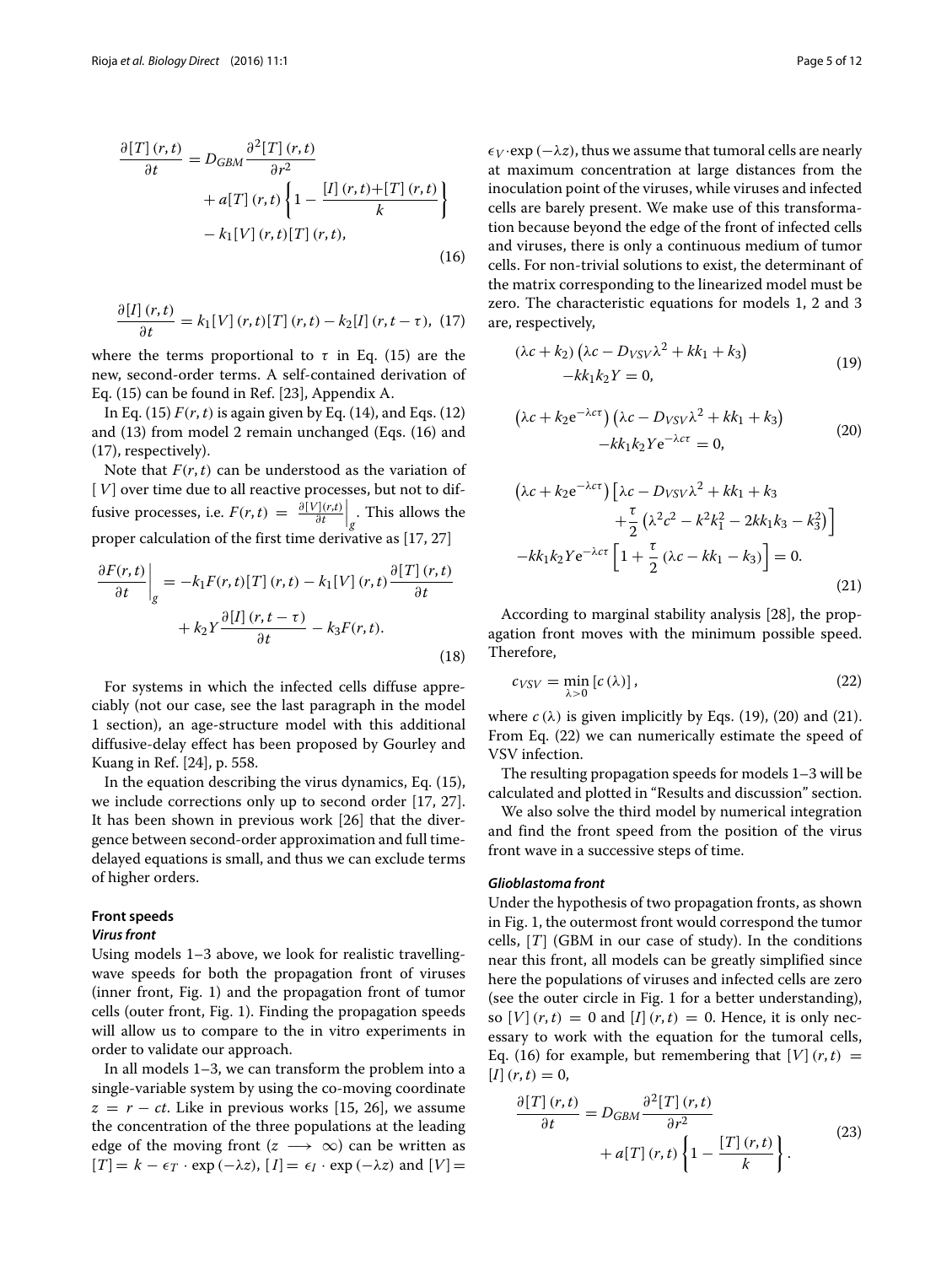At the leading edge of this front, we assume that  $[T](r, t) = \epsilon_T \cdot \exp(-\lambda z)$ , and after some algebra we easily obtain the speed of the glioblastoma front,

$$
c_{GBM} = 2\sqrt{D_{GBM} a},\tag{24}
$$

where  $D_{GBM}$  is the glioblastoma diffusion coefficient and *a* the growth rate, both estimated in the next subsection. Note that Eq. [\(24\)](#page-5-1) is the well-known Fisher propagation speed [\[29\]](#page-11-19). Some recent extensions have been proposed [\[6,](#page-10-4) [30\]](#page-11-20), but they are not necessary for the purposes of the present paper.

#### <span id="page-5-0"></span>**Parameter values**

We estimate most of our parameters from in vitro experiments on VSV applied to GBM [\[9,](#page-11-0) [11,](#page-11-2) [22\]](#page-11-12). The parameters that we could not draw from such experiments have been obtained from other rigorous studies on VSV or glioblastoma.

We use two different values of  $D_{VSV}$  because the diffusion coefficient of VSV has not been measured in gliomas. The only value of VSV available (measured in an specific water solution) is  $D_{VSV} = 8.37 \cdot 10^{-5}$  cm<sup>2</sup>/h [\[31\]](#page-11-21). Another value measured in agar of VSV-similar viruses is  $D_{VSV} = 1.44 \cdot 10^{-4}$  cm<sup>2</sup>/h [\[17\]](#page-11-6).

Concerning *DGBM*, Stein et al. [\[32\]](#page-11-22) performed an in vitro experiment in which a GBM tumor spheroid is implanted into a collagen gel. The diffusion coefficient is measured by tracking individual cells on the first day, calculating their motion and averaging over many cells. Stein and coworkers measure diffusion coefficients in the radial and angular directions, which lead to the value  $D_{GBM} = 3.75 \cdot$  $10^{-6}$  cm<sup>2</sup>/h [\[6\]](#page-10-4).

Besides spreading, the number of cells also increases. The parameter *a* is the corresponding proliferation rate. In vitro measurements provide ample scope for this parameter,  $0.04 < a < 0.3$  day<sup>-1</sup> [\[33\]](#page-11-23), and similarly in vivo studies yield  $0.01 < a < 0.14$  day<sup>-1</sup> [\[34\]](#page-11-24).

The saturation cell density, *k*, measures the maximum concentration of tumor cells (susceptible and infected) per unit volume that the system can support, and its usual value is  $k = 10^6$  cells/cm<sup>3</sup> (e.g., Refs. [\[35,](#page-11-25) [36\]](#page-11-26)).

We next analyze the rest of parameters, which are calculated from the experimental studies by Wollmann et al. [\[9,](#page-11-0) [11,](#page-11-2) [22\]](#page-11-12).

The yield or burst size *Y* represents the total amount of viruses produced by the death of a single infected cell. There is no accurate numerical value calculated for the case of VSV infecting GBM. However, by studying Fig. 4 in Ref. [\[11\]](#page-11-2) we can obtain an estimation. The burst size can be understood as the ratio between the maximum and initial number of viruses, i.e.  $Y = \frac{V_{\text{max}}}{V_0}$ . From that figure,  $V_0$  is between 10 − 100 PFU/ml (last two plots in Fig. 4 in [\[11\]](#page-11-2)) and  $V_{\text{max}}$  between  $10^8 - 10^9$  PFU/ml (the maximum is reached between 1 and 2 days post infection), so

we conclude that  $10^6 < Y < 10^8$ . This also agrees with the value measured in Ref. [\[37\]](#page-11-27), although in that case VSV infects BHK-21 cells (not GBM cells).

<span id="page-5-1"></span>We have seen that there is a time lapse between a cell being infected by a virus and that cell dying (and therefore, adding more viruses to the system). This time lapse is called the delay time,  $\tau$ . It plays a main role in the virus propagation speed, but has not been accurately measured. From the in vitro experiments described in Ref. [\[9\]](#page-11-0) we can try to estimate the value of  $\tau$ . On one hand, we know that the death of infected cells begins about 6 hours post infection (hpi) of the virus to susceptible tumoral cells. We also know that infected cells can be seen as early as 4 hpi (they are tracked down using GFP fluorescence). From both data, we conclude that viruses leave infected cells at least 2 h after infection. On the other hand, in a different experiment infected cells are added directly (rather than infecting viruses) and new infected cells were detected after 12 h. This period includes the time needed for the viruses to multiply within the infected cells, leave the cell and infect new tumoral cells. So we can also assume that  $\tau$  must be lower than 12 h. In summary, we will work with the range  $2 < \tau < 12$  h.

The adsorption rate,  $k_1$ , describes the efficacy of the whole infection process (rate of virus entry and probability of successful infection). The value of *k*<sup>1</sup> could be measured in an experiment where the reproduction of viruses and host cells were prevented. Such an experiment has been performed for other viruses [\[38\]](#page-11-28) but not for VSV infecting GBM. Since we do not have the ideal conditions in the experiments cited before [\[9,](#page-11-0) [11,](#page-11-2) [22\]](#page-11-12), we will use the earliest data post-inoculation available in the experimental data in Ref. [\[11\]](#page-11-2) to minimize the effect of reproduction and thus obtain the best possible estimation for *k*1.

Equations [\(7\)](#page-2-1) and [\(8\)](#page-2-2) are simplified in the absence of reproduction and natural death, and when the population is studied as a whole (i.e. ignoring diffusion terms) we have

<span id="page-5-2"></span>
$$
\frac{d[V](t)}{dt} = \frac{d[T](t)}{dt} = -k_1[V](t)[T](t).
$$
 (25)

Obviously, integrating we get  $[T](t) = [V](t) + \xi$ , where ξ is the constant of integration. Note that ξ is the difference between the concentrations of tumor cells and viruses. In order to estimate  $k_1$ , we can rewrite the pre-vious Eq. [\(25\)](#page-5-2) as  $\frac{d[T](t)}{dt} = -k_1[T](t) ([T](t) - \xi)$  and making the necessary algebra we obtain the final formula for calculating the adsorption rate,

$$
k_1 = \frac{1}{\xi(t - t_0)} \left[ \ln \left( \frac{T}{T - \xi} \right) - \ln \left( \frac{T_0}{T_0 - \xi} \right) \right]. \quad (26)
$$

It is difficult to know the exact concentration of cells at the beginning of the experiment or at certain time *t*, because only relative concentrations were reported. However, extrapolating data provided in the previous cited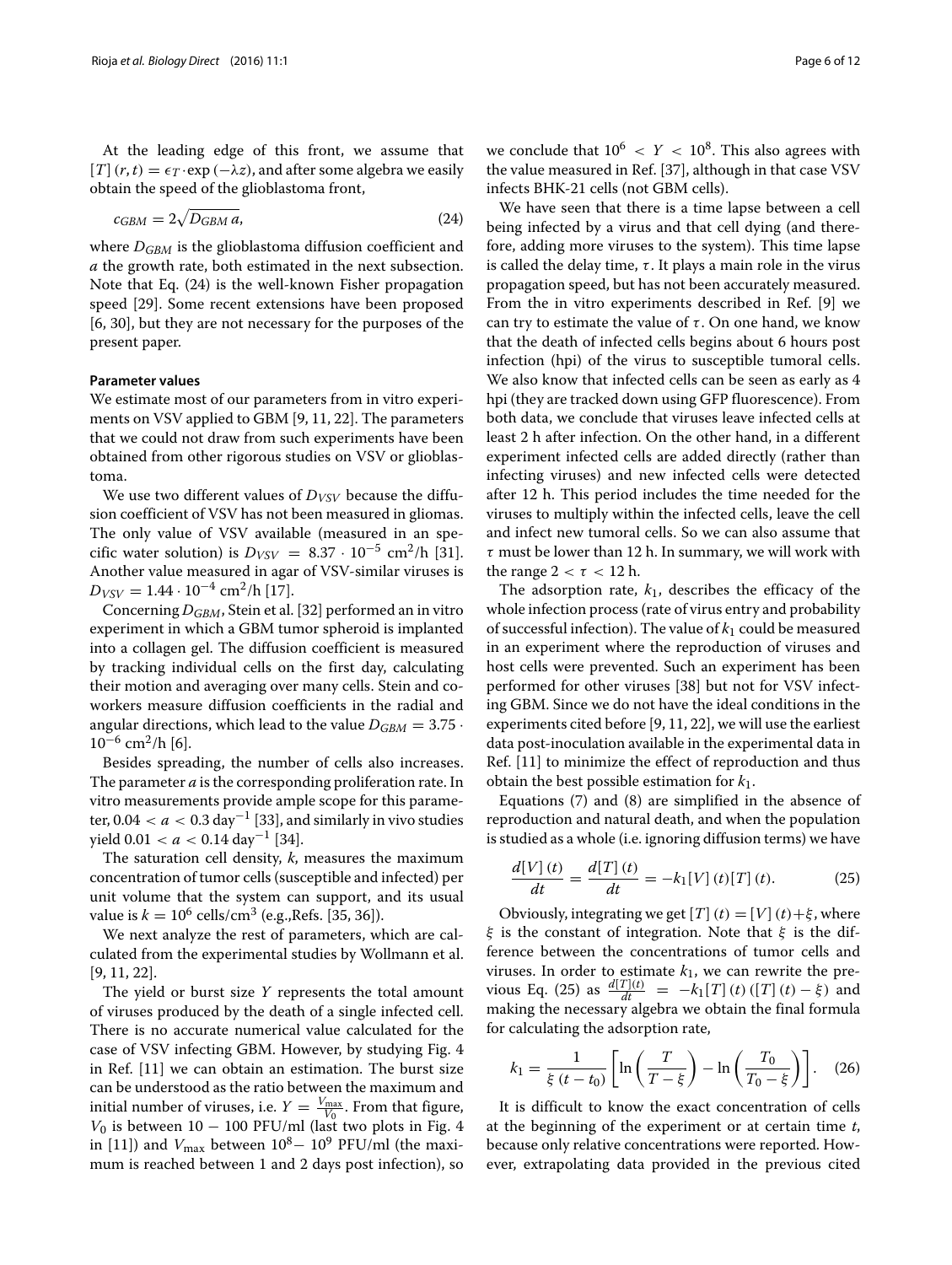papers by Wollmann et al. (Fig. 3C Control in [\[11\]](#page-11-2), bar G/GFP), we believe it is correct to assume that the values of initial tumor cells lie in the range  $T_0 = 10^6 - 10^8$ cells/cm<sup>3</sup>, and that  $T = 0.65T_0$  cells/cm<sup>3</sup>,  $t - t_0 = 36$ h. This allows the calculation of the adsorption rate, as  $5 \cdot 10^{-10}$  <  $k_1$  <  $5 \cdot 10^{-8}$  cm<sup>3</sup>/h. This is a rather wide range, but we show in ["Effect of](#page-8-0)  $k_1$  and  $Y$ " section that  $k_1$ (as well as *Y*) does not overly affect the propagation front speed of VSV.

Finally, parameters  $k_2$  and  $k_3$  correspond to the rates of death of infected cells and virus, respectively. Therefore, the average life-time of an infected cell and a virus are  $1/k<sub>2</sub>$ and 1/*k*3, respectively.

The rate of death of infected cells  $k_2$  could be also understood as the growth of viruses. Thus, for  $t < \tau$  no new virus are seen in the corresponding experiment (because no infected cell has died yet), but for  $t \geq \tau$  the infected cells start to die ruled by  $dI = -k_2I_0dt$ . The death of each infected cell produces *Y* virus, thus  $dV = -YdI$  $k_2 Y I_0 dt = k_2 V_{\text{max}} dt$ . Integrating, we get  $k_2 = \frac{V_{\text{max}} - V_0}{\Delta t \cdot V_{\text{max}}} \approx$  $\frac{1}{\Delta t} = \frac{1}{t^* - \tau}$ , where *t*<sup>\*</sup> represents the time when the virus population reaches its maximum. According to Fig. 4B in Ref. [\[11\]](#page-11-2), experimental data (labeled as VSV-G/GFP) show that the maximum is reached at  $t^* = (48 \pm 12)$  h. Nevertheless, the final result of  $k_2$  will depend on  $\tau$  and we have a range rather than a single value for  $\tau$  (see above). Note, however, that for model 1 there is no time delay, so  $k<sub>2</sub>$  is calculated straightforwardly as the inverse of time *t*∗ at which the concentration of viruses reaches its maximum,  $k_2 = \frac{1}{t^*} \; h^{-1}$ . Models 2 and 3 are dealt with in ["Results and discussion"](#page-6-0) section.

The evolution of the viruses over time in an environment where they die but cannot reproduce is ruled by  $dV = -k_3 Vdt$ . Through simple integration we get  $V(t) = V_0 \exp[-k_3(t - t_0)]$ . In the same experiment as before, Fig. 4B in Ref. [\[11\]](#page-11-2), we now have two cases where these conditions are exactly reproduced (because VSV-dG-GFP and VSV-dG-RFP are replication-restricted virus variants, so they basically die). We can estimate both values of  $k_3$  from the experimental data, namely  $V (t = 24 h) = 30$  PFU/cm<sup>3</sup>,  $V (t = 48 h) = 20$  PFU/cm<sup>3</sup> and  $V(t = 72 h) = 8$  PFU/cm<sup>3</sup> for the mutant dG-GFP and  $V (t = 24 h) = 12$  PFU/cm<sup>3</sup>,  $V (t = 48 h) = 8$  $PFU/cm<sup>3</sup>$  and  $V(t = 72 h) = 6 PFU/cm<sup>3</sup>$  for dG-RFP. Performing linear fits to ln*V* versus *t*, we obtain that 0.014 <  $k_3 < 0.028$  h<sup>-1</sup>.

#### <span id="page-6-0"></span>**Results and discussion**

#### **GBM and VSV front speeds: theory versus experiment**

Our main objective is to obtain realistic values for the propagation speeds in an in vitro virus-tumor system, providing positive results from a biophysical point of view for the realization of these treatments.

In ["Methods"](#page-2-3) section we have described three possible models for our VSV-GBM system and the necessary experimental parameter values. Here we present the speeds predicted by these models.

The case of tumor expansion has a single, simple solution for all models, Eq. [\(24\)](#page-5-1), since the infection does not play a role here. Substituting the values of *DGBM* and *a* we obtain that  $c_{GBM} = 2.5 \cdot 10^{-4}$  cm/h, with  $a = 0.1$  $day^{-1}$ , which we think is a reasonable mean value. Indeed, the range of measurements of the proliferation rate is  $0.01 < a < 0.3$  day<sup>-1</sup>, which yields a range of speeds 7.9 ·  $10^{-5}$  <  $c_{GBM}$  < 4.33 ·  $10^{-4}$  cm/h). Stein and coworkers measured an experimental in vitro speed range of  $2.37 \cdot 10^{-4}$  <  $c_{GBM}$  < 5.54 · 10<sup>-4</sup> cm/h [\[33\]](#page-11-23), which is consistent with our model, despite the simplicity of Eq. [\(24\)](#page-5-1).

The case of the virus front is less straightforward. As we have already discussed in ["Parameter values"](#page-5-0) section, a very important but not strictly well-measured parameter is the delay time  $\tau$ . Therefore, the speed results have been calculated in terms of this parameter,  $c(\tau)$ . The death rate of infected cells  $k_2$  also changes, because it depends directly on  $\tau$ .

The infection front speed,  $c_{VSV}$ , can be seen in Fig. [2.](#page-7-0) For each of the 3 models we have plotted the results from typical parameter values (bold lines). To compute these results we have chosen the parameter values that seem to be the most representative and accepted for this experiment: average values of  $k_2$  and  $k_3$ , the value of *DVSV* calculated for VSV in an specific water solution and the larger values of  $k_1$  and *Y*. However we have also computed  $c_{VSV}$  by varying each of the parameters of Eqs. [\(19\)](#page-4-1)–[\(21\)](#page-4-3), with the exception of *k* because  $k = 10^6$  cells/cm<sup>3</sup> is a widely accepted value in research papers (see ["Parameter values"](#page-5-0) section). In Fig. [2](#page-7-0) we include the upper and lower bounds for the front speed obtained, for each of the 3 models, from the experimental parameter ranges (parameter values are specified at the caption).

The hatched area in Fig. [2](#page-7-0) corresponds to the experimental values of VSV speed estimated from the in vitro experiment by Wollmann et al. in Ref. [\[9\]](#page-11-0), Fig. 3A.

Dotted lines correspond to the analytical results to model 1, Eqs. [\(7\)](#page-2-1)–[\(10\)](#page-3-1), i.e. the classical model adapted from the equations in Ref. [\[5\]](#page-10-3). Obviously they are horizontal lines, since they do not depend on  $\tau$ . As we can see in Fig. [2,](#page-7-0) model 1 yields speeds much faster than the experimental observations. The curves are the numerical results from our time-delayed reaction-diffusion models. Dashed curves correspond to model 2, given by Eqs. [\(11](#page-3-4) )– [\(14\)](#page-3-2). We see that just by taking into account the eclipse or delay time on the death of infected cells, we obtain much better results as compared with experimental velocities, although not enough to satisfactorily explain the data (the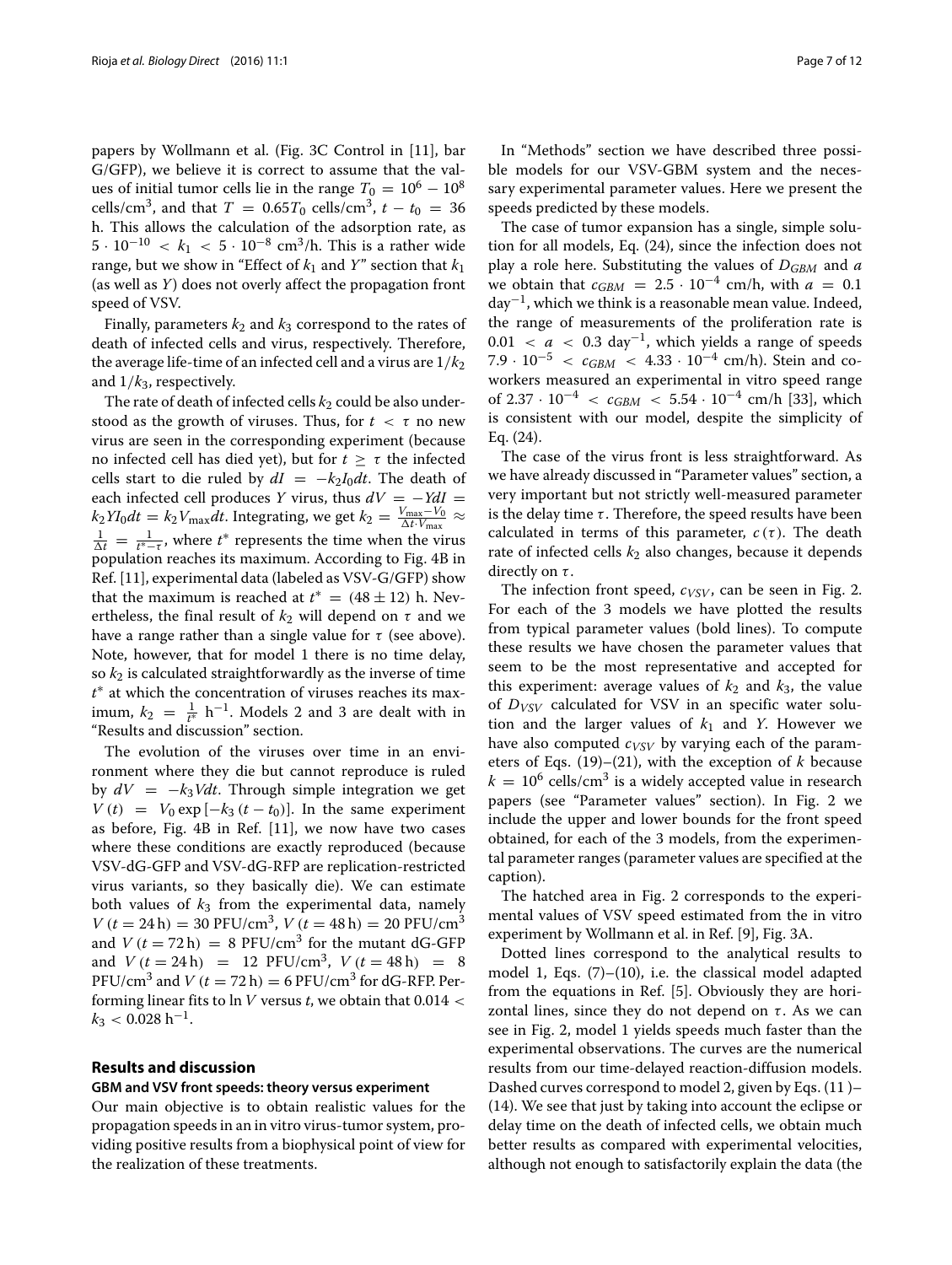

<span id="page-7-0"></span>minimum bound of model 2 in Fig. [2](#page-7-0) is above the hatched area). Finally, solid curves in Fig. [2](#page-7-0) correspond to model 3 (please recall that this is extremely close to the full timedelayed equation, see ["Methods"](#page-2-3) section). The equations for this main model, Eqs. [\(15\)](#page-3-5)–[\(18\)](#page-4-5), when considering typical parameter values, produce results that agree with the experimental data within a range of  $\tau$  between 5.0 and 9.3 h.

According to our best description (model 3), the entire range of speed  $c_{VSV}$  in Fig. [2](#page-7-0) is an order of magnitude faster than the speed of propagation of glioblastoma, *cGBM*, (see above). Therefore the virus front could theoretically reach the tumoral front and infect it all. We stress that this is a model appropriate for in vitro experiments, whereas in vivo more complex models will be necessary (as discussed below).

In Fig. [3](#page-8-1) we show snapshots of the viruses and infected cells profiles as functions of the radial axis, computed from the computational simulations at three time instants. The simulations have been performed by numerical integration of model 3, which is biologically more realistic and produces results in agreement with the experimental data (see Fig. [2\)](#page-7-0). We use the typical parameter values used in Fig. [2](#page-7-0) (bold lines, see caption for the values). We can see in Fig. [3](#page-8-1) that both propagation fronts advance at the same speed and with regular shapes.

From the profiles we can see that the number of infected cells grows rapidly, then there is a plateau of infected cells

(as a result of the time delay  $\tau$  before any infected cell dies), and then decay at a rate  $k<sub>2</sub>$ . The virus profiles show an abrupt rise when infected cells start dying (end of the plateau of infected cells) and then keep rising up to a peak. Behind this peak, the virus death term *k*<sup>3</sup> predominates over the virus production, and the number of viruses decay. Although Fig. [3](#page-8-1) seems to indicate that the front of infected cells appears prior to the virus front, the opposite happens (this can be appreciated by enlarging the vertical scale).

From these simulations we can calculate the front speed by tracking the position of the edge of the front of the virus at successive steps of time. A simple space vs time data is generated and then, the front speed is directly the slope. From the simulations (parameter values are the same than typical values in Fig. [2](#page-7-0) with  $\tau = 6$  h) we find a front speed of  $4.829 \cdot 10^{-3}$  cm/h. The relative error between the simulations and the analytic speed  $[c_{VSV} = 4.853 \cdot 10^{-3}$  cm/s, from Eqs.  $(21)–(22)$  $(21)–(22)$  $(21)–(22)$ ] is only about 0.5 %.

An alternative way to know the front propagation speed from Fig. [3](#page-8-1) is the plateau of infected cells. Its width is directly related with the time delay  $\tau$  and the infection front speed as *width* =  $\tau \cdot c$ . Then, the result for the speed is (0.53858 – 0.51317) cm / 6 h =  $4.735 \cdot 10^{-3}$  cm/h (distances for  $t = 108$  h), and the relative error (compared with the analytical results with same parameter values than the simulations) is lower than  $2.5\%$  ( $c_{VSV} = 4.853$ .  $10^{-3}$  cm/s).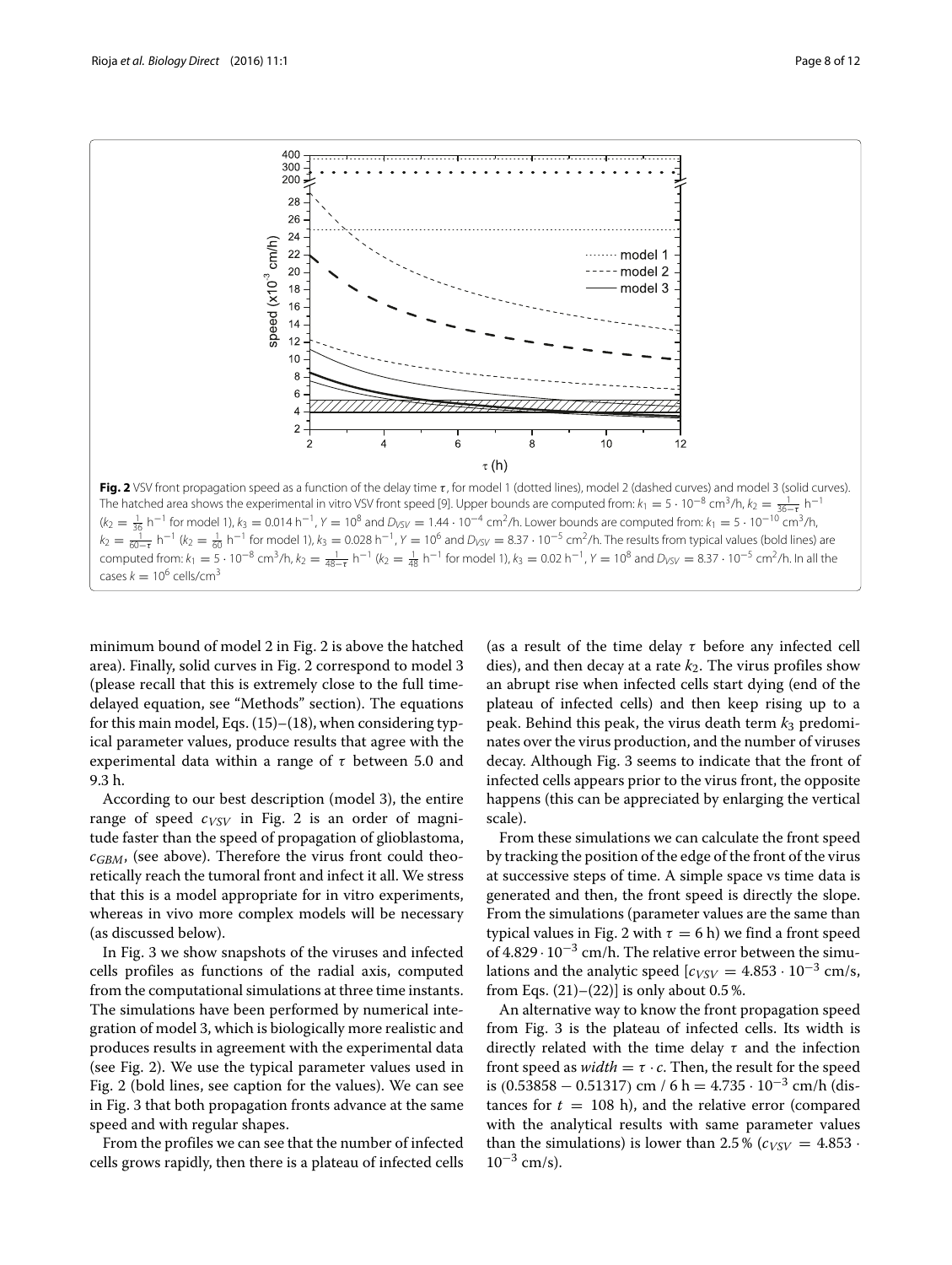

<span id="page-8-1"></span>

 $r$ (cm)

#### <span id="page-8-0"></span>**Effect of** *k***<sup>1</sup> and** *Y*

In ["Parameter values"](#page-5-0) section we have estimated the values of the parameters used in our mathematical models. Some of them, e.g.  $D_{VSV}$ ,  $D_{GBM}$  and *k*, have well-defined values, which are taken from the references indicated in the text. The delay time  $\tau$  plays a very important role and therefore we have found the front propagation speed as a function of this parameter (remember that  $k_2 = \frac{1}{48-\tau}$ , so we could add  $k_2$  to this argument). Other parameters like *a* and *k*<sup>3</sup> have a range of possible values, albeit a narrow one, and as such we use the mean value, or that usually accepted by other sources. Lastly, parameters *Y* and *k*<sup>1</sup> have very wide ranges, spanning several orders of magnitude, but as we shall show below, they do not have an important effect on the virus front speed.

In Fig. [4](#page-8-2) the speed of VSV is calculated from model 2 (Eqs.  $(11)–(14)$  $(11)–(14)$  $(11)–(14)$ ) and model 3 (Eqs.  $(15)–(18)$  $(15)–(18)$  $(15)–(18)$ ). Setting the typical parameter values previously used in Fig. [2](#page-7-0) (bold curves) and Fig. [3](#page-8-1) for  $D_{VSV}$ ,  $D_{GBM}$ , *k*,  $k_3$  and the average value  $\tau = 8$  h (so  $k_2 = 1/40$  h<sup>-1</sup>), which yields results consistent with the range of experimental speeds (Fig. [2\)](#page-7-0), we have varied the values of  $Y$  and  $k_1$  for each of both models.

In model 2 (upper curves in Fig. [4\)](#page-8-2) the speed dependence on  $Y$  and  $k_1$  is fairly important. Indeed, by increasing these variables by two orders of magnitude, the speed increases on average by 25 and 18 %, respectively. However, looking at the best approach, model 3 (lower curves), we note that the speed increases only by 3 and 2 % for *Y* and  $k_1$ , respectively.

Therefore, model 3 has little dependence on the parameters  $Y$  and  $k_1$  and the delay time is the most important parameter (Fig. [2\)](#page-7-0). In contrast, model 2 depends more directly on both parameters, although  $\tau$  still remains the crucial one (compare the change of the speed in Fig. [2](#page-7-0) with those in Fig. [4](#page-8-2) for model 2). To obtain a speed of virus propagation similar to the observed data ( $c \approx 5 \cdot 10^{-3}$ cm/h) with model 2, we should modify  $Y$  and  $k_1$  out of the experimental ranges. Indeed, their values should be about *Y* =  $10^4$  or  $k_1$  =  $5 \cdot 10^{-12}$  cm<sup>3</sup>/h. Therefore, we could get a speed in agreement with the experimental data, but only using unrealistic parameter values, which do not correspond to VSV. This is further proof that our final model 3, the time-delayed reaction-diffusion set of equations, is a good mathematical tool to explain this kind of virus-tumor biological systems.



<span id="page-8-2"></span>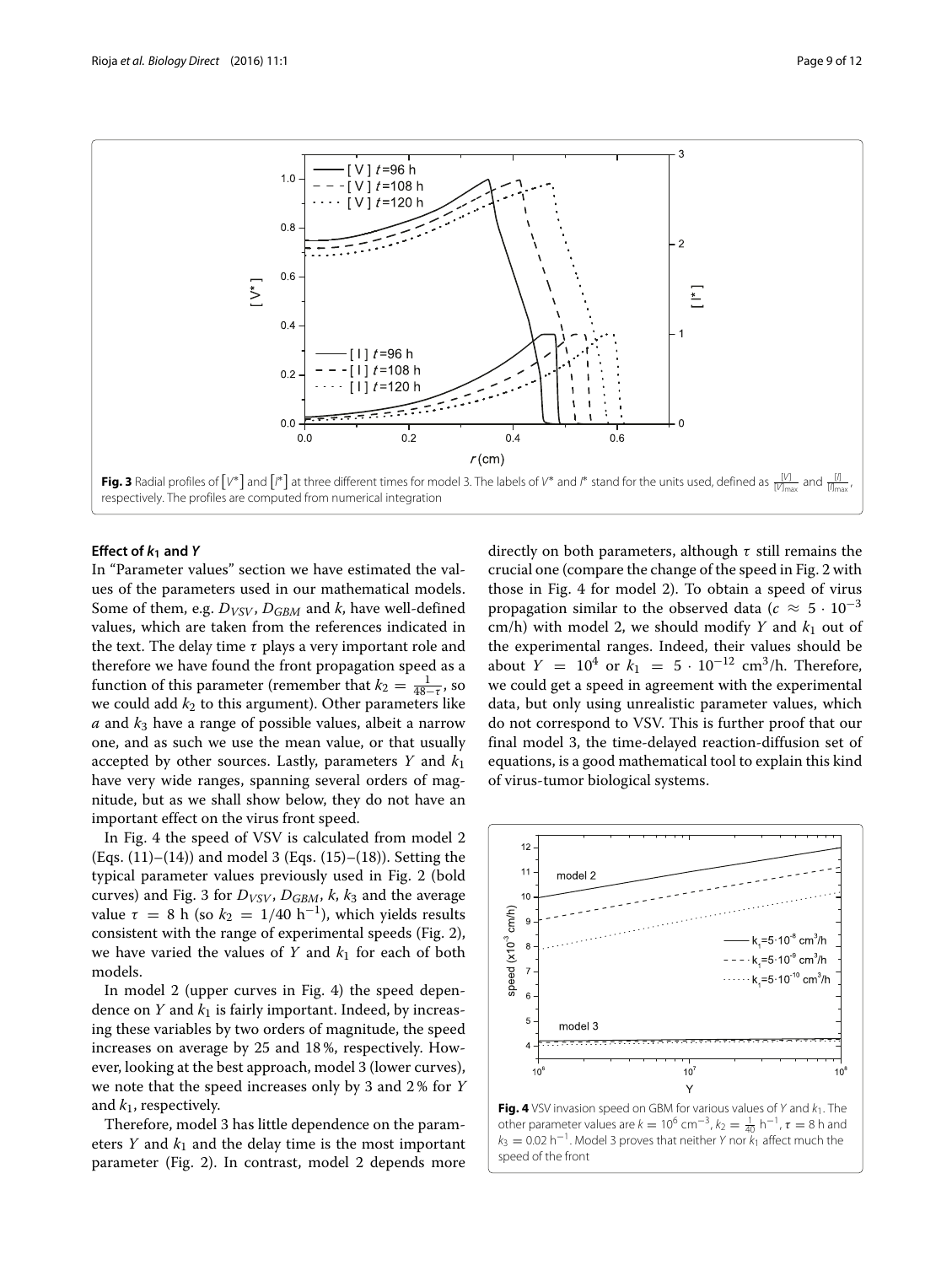#### **Conclusions**

A simple set of time-delayed equations have been built to understand the dynamics of a virus-tumor system. We have improved a previous model with new ideas and carefully incorporated experimental results (especially Ref. [\[9\]](#page-11-0)). Figure [2](#page-7-0) proofs that our best framework (model 3) is in reasonable agreement with the experimental data. Furthermore, the figure shows that neither model 1 nor model 2 can explain the experimental data. So it is absolutely necessary to add the second-order terms proportional to  $\tau$  in Eq. [\(15\)](#page-3-5) to properly include the time-delay effect.

We have shown that the delay time  $\tau$  is the crucial parameter in our models (even when compared to other parameters that are strongly unknown, such as *k*<sup>1</sup> and *Y*). As we could have expected, as  $\tau$  increases, the speed of the virus front decreases, because viruses spend more time inside the cell, and therefore at rest. In spite of being of utmost importance, the role of the delay or eclipse time has not been taken into account in previous models of virus treatment of tumors [\[5,](#page-10-3) [18,](#page-11-7) [19\]](#page-11-8).

We have found that our new model can satisfactorily predict the front speed for the lytic action of oncolytic VSV on glioblastoma observed in vitro. But this is only a first step towards a deep biophysical understanding of the principles of virus-tumor space-time spread in a complex system. This model could be extended to be applied to in vivo experiments where, among other effects, the immune response should be also included in the model because it may play a significant role regulating the efficacy of the therapy. In particular, it seems that there is currently no agreement about which approach is better in oncolytic therapy, whether to modify oncolytic viruses to obtain the maximum antitumoral immune response [\[39\]](#page-11-29), to transiently suppress the immune response [\[40\]](#page-11-30), or to use a combination of both [\[40\]](#page-11-30); future appropriate modeling of the three scenarios might help in tackling this controversy from a different perspective.

In this paper we have focused on GBMs because of the experimental data available, but our model could apply also to many non-diffusive cancers, for which viral therapy is a promising approach [\[18,](#page-11-7) [19,](#page-11-8) [41\]](#page-11-31), since the reactiondiffusion equations for the viruses  $[Eqs. (15)–(18)]$  $[Eqs. (15)–(18)]$  $[Eqs. (15)–(18)]$  $[Eqs. (15)–(18)]$  $[Eqs. (15)–(18)]$  will still be valid, even though in such cases tumor cells will not diffuse. Thus, we provide a basis that can be applied in the near future to realistically simulate in vivo virus treatments of several cancers.

# **Reviewers' comments**

#### **Reviewer's report 1**

Yang Kuang, Arizona State University, United States of America

**Reviewer comments:** The paper is mostly well written with only a few places where I can suggest the authors to

consider adding more details or be aware of alternative explanations.

1: The authors made a valid point that <sup>∂</sup>[*V*] <sup>∂</sup>*<sup>t</sup>* is not always close to 0. However, a routine argument used in the mathematical modeling community is the quasi-state-steady approximation. This argument suggests that due to virus' fast dynamics (virus reproduces probably in less than one hour once the first virus reproduced), over the longer period tumor cell growth time (of days), on average, the total virus amount changes at a rate far less than the maximum possible rate when all viruses reproduce at the maximum rate. Mathematically, one can show this quasisteady-state level can be approximated by setting  $\frac{\partial [V]}{\partial t} = 0$ and solving *V* in terms of other variables. 2: A better reference in the virus modeling context for the need of adding the virus loss term  $-k_1[V](r,t)[T](r,t)$  may be E. Beretta and Y. Kuang: Modeling and analysis of a marine bacteriophage infection. Math. Biosc. 149, 5776(1998), where each and every term is carefully explained in the context of biology. 3: The justification for the Eq. [\(15\)](#page-3-5) is mathematically simple, but mechanistically very ad hoc and difficult to follow. A possible alternative way to modeling the delay dependence of the diffusive action is to assign virus an age. A good reference on this approach is S. A. Gourley and Y. Kuang: A Delay Reaction-Diffusion Model of the Spread of Bacteriophage Infection, SIAM J. Appl. Math., 65, 50566(2005). 4: I think readers will benefit if the authors can provide more about the data nature and even a figure which may suggest that the VSV front is as described in Fig. [2.](#page-7-0) The authors may take a look of our recent work on in vitro GBM modeling and wave speed estimation to see how we handled this. Tracy L. Stepien, Erica M. Rutter, and Yang Kuang, 2015. A datamotivated density-dependent diffusion model of in vitro glioblastoma growth, Math. Biosc. Eng., 12, 11571172.

**Authors' response:** *We want to thank Dr. Y. Kuang for his revision of our manuscript and the suggestions provided to make it more complete and comprehensive. We answer each of his four comments separately below:*

*1. The quasi-state-steady approximation is truly widely used in mathematical modeling. It implies that the virus dies in a very short time, and the rate of the virus producing infected cells is short enough not to create a great amount of viruses. Mathematically, this means that,*  $k_3 \gg k_2$  [\[20\]](#page-11-9). *This condition is not fulfilled in our VSV-GBM system, where*  $k_3 \approx k_2$ . As a result, we consider that, in such a *system, it is better to develop our model and perform the calculation with all three equations. We explain this before Eqs. [\(5\)](#page-1-0) and [\(6\)](#page-1-1).*

*2. We have added the relevant reference suggested at the end of ["Previous mathematical approaches"](#page-1-6) section.*

*3. The justification of Eq. [\(15\)](#page-3-5) is described in more detail in Ref.* [\[23\]](#page-11-13)*, Appendix A. We mention this below Eq. [\(17\)](#page-4-0).*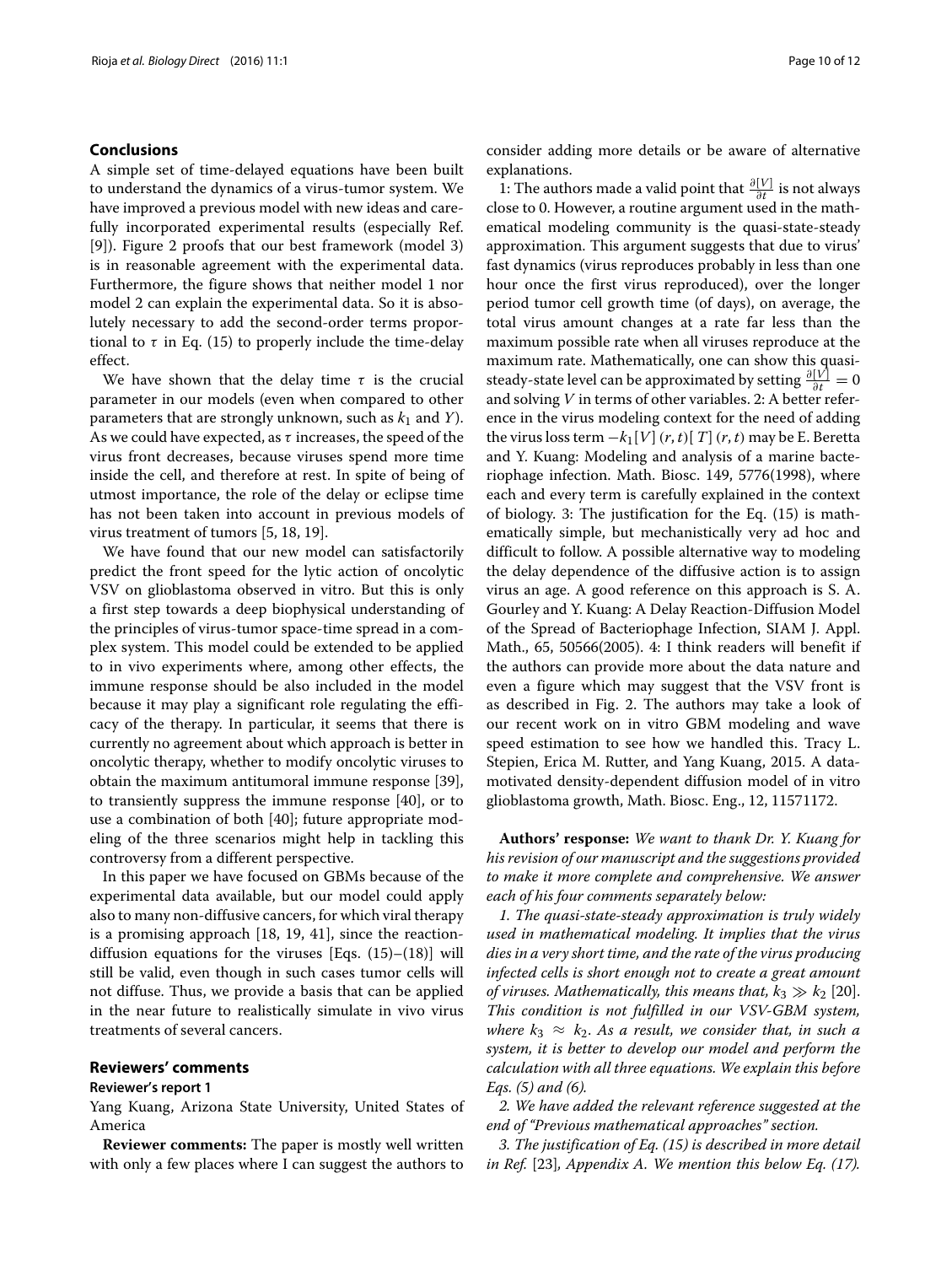*We also cite [below Eq. [\(18\)](#page-4-5)] the interesting reference suggested, which applies to systems in which infected cells diffuse (not our case).*

*4. A new figure (Fig. [3\)](#page-8-1) has been added to the paper showing the evolution in space and time of the concentration of virus and infected cell populations. We have computed these profiles through numerical integration and they now provide a new source from where to calculate the front speed for model 3. We see that this new value agrees with the experimental data found in Wollmann et al. experiments and with our analytical results. Readers will probably benefit from this new approach in order to completely understand the significance of our new equations and the good agreement between theoretical and experimental data. So, we specially appreciate the advice (from both referees) to include this kind of results.*

#### **Reviewer's report 2**

Georg Luebeck, Fred Hutchinson Cancer Research Center, United States of America

**Reviewer comments:** The mathematical framework presented by de Rioja et al. for oncolytic infection of GBM cells by the VSV virus and its impact on tumor growth in culture builds upon previous modeling. The authors show, convincingly (at least for the infection experiments in GBM cells), that it is important to include a time delay that represents the time from infection to cell death and production of new viral particles. Furthermore, the case is made that the time delay effect and sequestration of the virus in the infected cells leads to second order effects which further slow the spread of the virus.

Although the model is rather simplistic (it has radial symmetry, no vasculature, infection starting from a single point) and most kinetic rates are only known imprecisely, the agreement of the model prediction with the experimental data on the front speed of the VSV action is reassuring that the mathematical description of the augmented model is biologically plausible. The conclusions, of course, would have been stronger had the authors used an independent experimental model to validate their finding. Also, there is no notion of uncertainty in the predictions shown in Fig. [2.](#page-7-0) It would be useful if a sensitivity analysis could be included to demonstrate that model 3 is indeed the only model (among the 3) that is consistent with the experimental data.

Also, it is somewhat surprising that the authors did not also visualize the solutions of their models as radial density 'snapshots' at various endpoints. This (together with the parameter values used) could help others to reproduce their results.

**Authors' response:** *We thank the review by Dr. G. Luebeck, which is quite positive with our research manuscript. We have reviewed the text according to his suggestions.*

*As suggested, we have improved Fig. [2](#page-7-0) by adding lower and upper bounds to the model predictions obtained by considering the whole range of the parameter uncertainties. The new figure shows how important it is to include the second-order terms, because neither model 1 nor model 2 can explain the experimental data. The robustness of this conclusion has improved with this sensitivity analysis.*

*A new Fig. [3](#page-8-1) has been added to the manuscript following the advice of both referees. It shows three snapshots of the populations of virus and infected cells in space at different instant. This new figure provides a visualization of the expansion process, as well as a new way to compute the front speed for model 3.*

*Minor points have been take into account and corrected in the text.*

#### **Abbreviations**

GBM: Glioblastoma; VSV: vesicular stomatitis virus; PDE: partial differential equation; PFU: plaque-forming unit; BHK: baby hamster kidney; HPI: hours post infection; GFP: green fluorescent protein.

#### **Competing interests**

The authors declare that they have no competing interests.

#### **Authors' contributions**

VLR: participated in the design of the model, did the modeling, the analytic calculations and simulations and drafted the manuscript. NI: supervised the application of the analytical model and parameter selection, did the computational simulations and revised and edited the manuscript. JF: designed the mathematical model, supervised the implementation and participated in writing the manuscript. All authors read and approved the manuscript.

#### **Acknowledgments**

This work was partially funded by ICREA (Academia award) and the MINECO (projects SimulPast-CSD2010-00034, FIS-2009-13050 and FIS-2012-31307).

#### Received: 23 September 2015 Accepted: 11 December 2015 Published online: 07 January 2016

#### **References**

- <span id="page-10-0"></span>Kelly E, Russell SJ. History of oncolytic viruses: genesis to genetic engineering. Mol Ther. 2007;15(4):651–9.
- <span id="page-10-1"></span>2. Ledford H. Cancer-fighting viruses near market. Nature. 2015;526(7575): 622–23.
- <span id="page-10-2"></span>3. Novozhilov AS, Berezovskaya FS, Koonin EV, Karev GP. Mathematical modeling of tumor therapy with oncolytic viruses: Regimes with complete tumor elimination within the framework of deterministic models. Biol Direct. 2006;1:6. doi[:10.1186/1745-6150-1-6.](http://dx.doi.org/10.1186/1745-6150-1-6)
- 4. Karev GP, Novozhilov AS, Koonin EV. Mathematical modeling of tumor therapy with oncolytic viruses: effects of parametric heterogeneity on cell dynamics. Biol Direct. 2006;1:30. do[i:10.1186/1745-6150-1-30.](http://dx.doi.org/10.1186/1745-6150-1-30)
- <span id="page-10-3"></span>5. Wodarz D, Hofacre A, Lau JW, Sun Z, Fan H, Komarova NL. Complex spatial dynamics of oncolytic viruses in vitro: mathematical and experimental approaches. PLoS Comp Biol. 2012;8(6):e1002547. doi[:10.1371/journal.pcbi.1002547.](http://dx.doi.org/10.1371/journal.pcbi.1002547)
- <span id="page-10-4"></span>6. Fort J, Solé RV. Accelerated tumor invasion under non-isotropic cell dispersal in glioblastomas. New J Phys. 2013;15:055001–10.
- <span id="page-10-5"></span>7. Özduman K, Wollmann G, Piepmeier JM, van den Pol AN. Systemic vesicular stomatitis virus selectively destroys multifocal glioma and metastatic carcinoma in brain. J Neurosci. 2008;28(8):1882–93. doi[:10.1523/JNEUROSCI.4905-07.2008.](http://dx.doi.org/10.1523/JNEUROSCI.4905-07.2008)
- <span id="page-10-6"></span>8. Wollmann G, Ozduman K, van den Pol AN. Oncolytic virus therapy for glioblastoma multiforme: concepts and candidates. Cancer J. 2012;18(1): 69–81. doi[:10.1097/PPO.0b013e31824671c9.](http://dx.doi.org/10.1097/PPO.0b013e31824671c9)